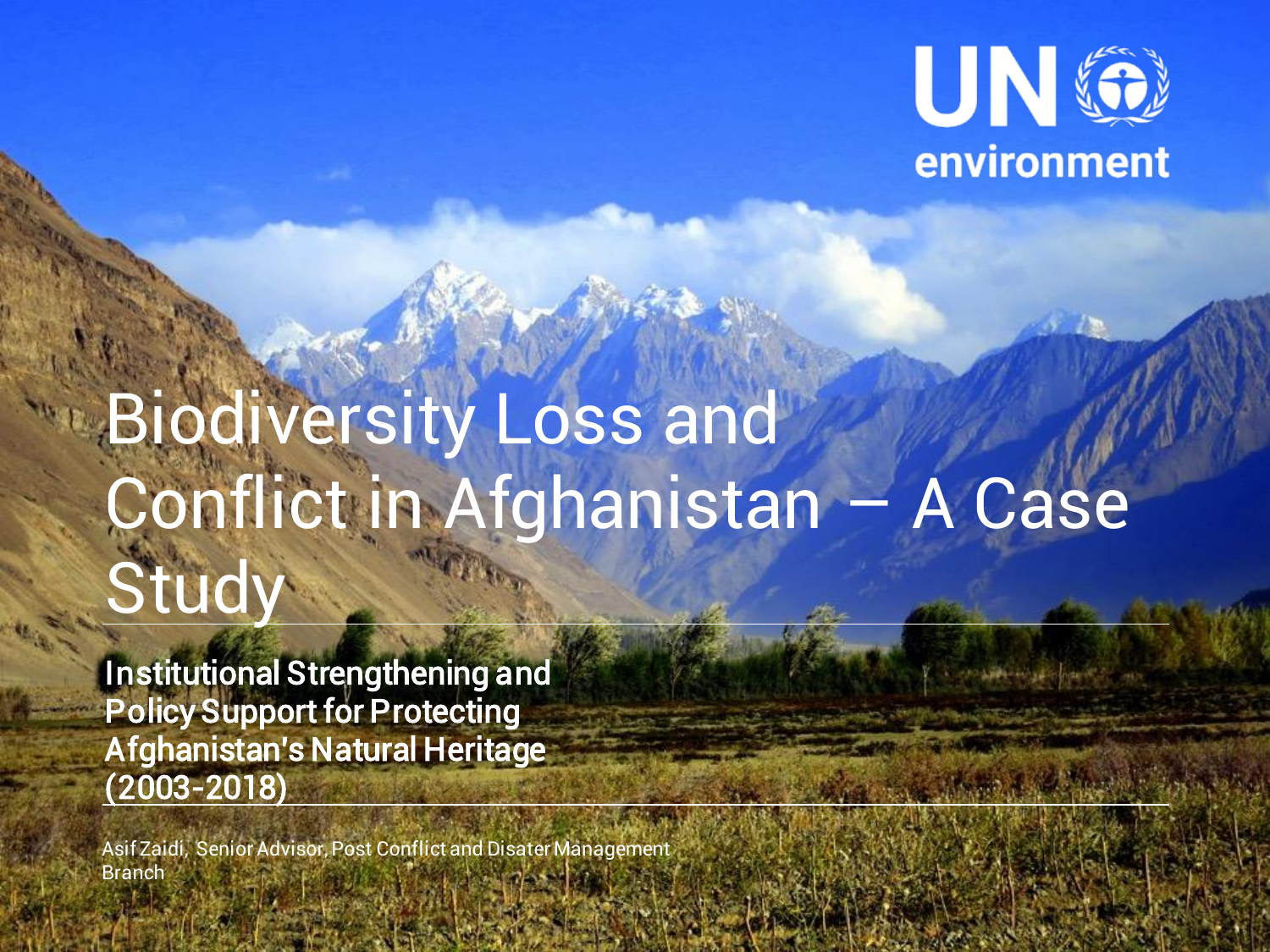### Afghanistan: Country Overview 1

- Revolution, occupation, war and insurgency (1978 present)
- Protracted humanitarian crises
- **Least Developed Country**
- Ranks among world's lowest countries for development indicators (health, education, infant mortality, etc.)
- Second largest group of migrants to Europe
- Decades of environmental degradation



The Amu Darya River, with Afghanistan on the left and Tajikistan on the right, Badakhshan.

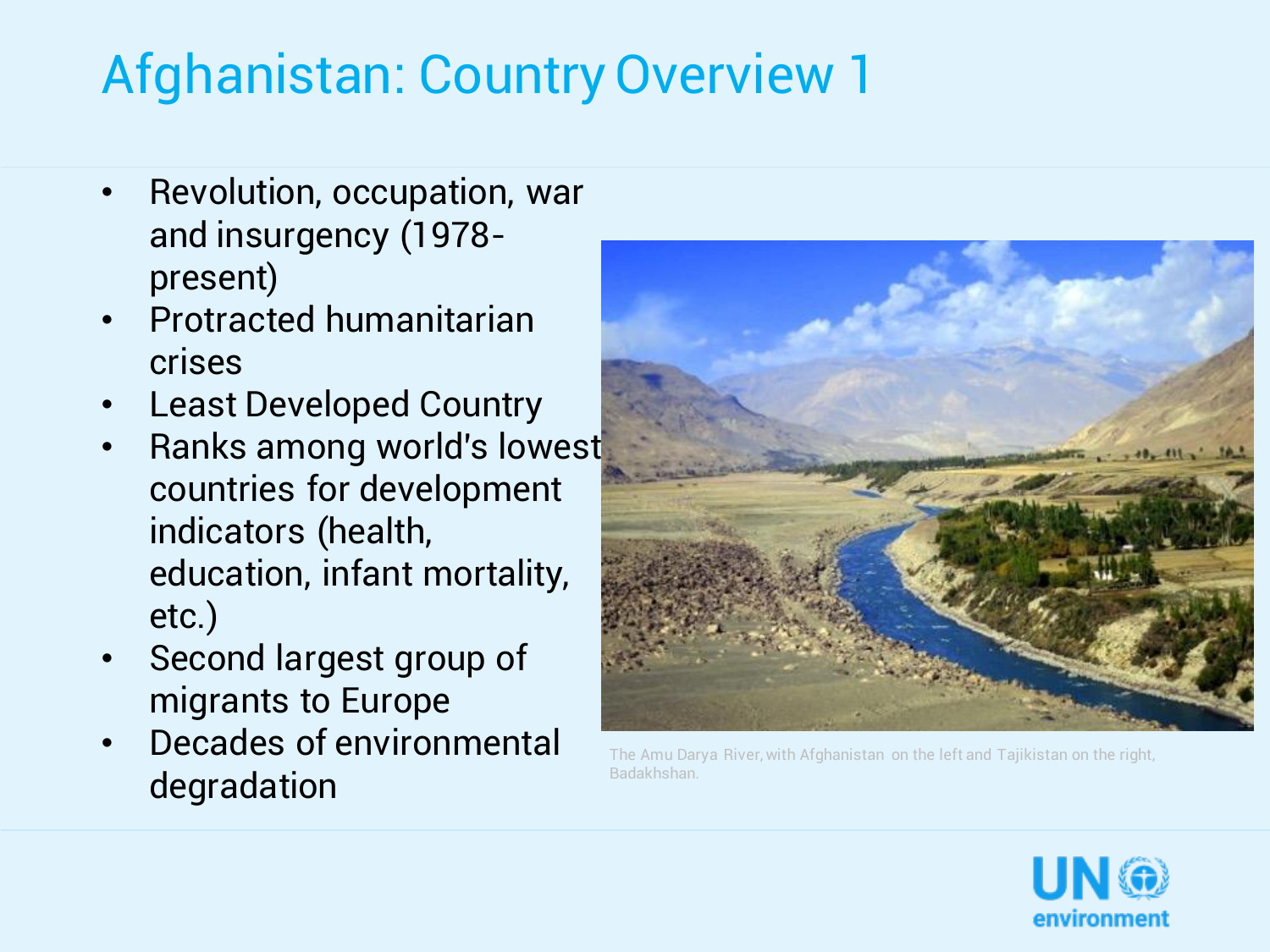### Afghanistan: Country Overview 2



Wakhi girl caring for her cow, Badakhshan

- More than 80% of population rely on land and natural resources for livelihoods.
- Agricultural productivity severely impacted by decades of recurring droughts.
- Livestock numbers expected to decrease because of out migration and starvation
- Disaster Risk: Afghanistan suffers regular droughts, floods, landslides, avalanches and earthquakes.

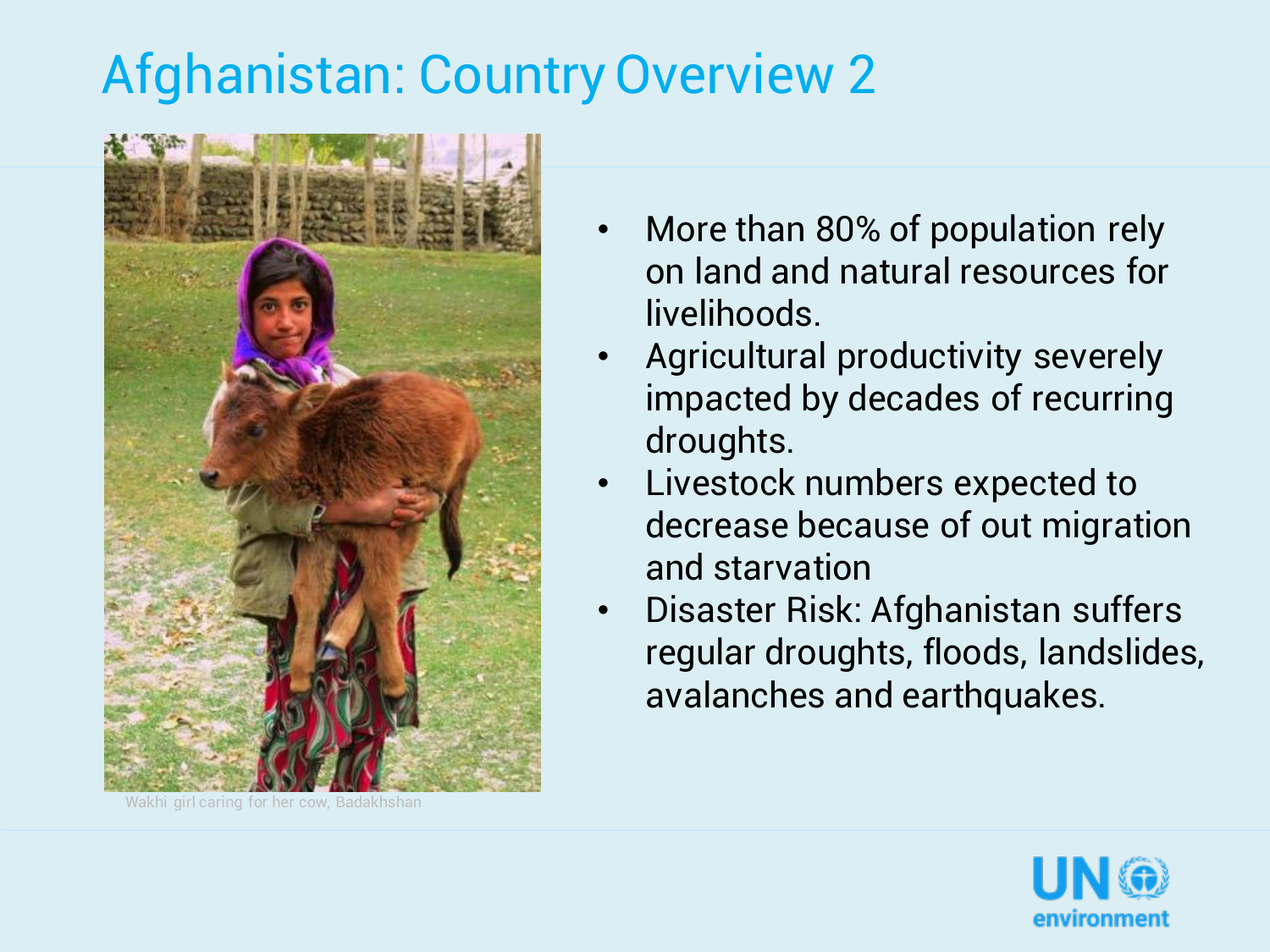### Afghanistan: Country Overview 3

- Climate change: among the most vulnerable countries in the world because of low adaptive capacity (NAPA).
- Biodiversity: rich variety of native plant species, natural heritage is the wealth of the people (NBSAP).
- Land degradation: droughts, desertification and mismanagement of on/off-farm water resources.



Band-e Amir National Park, Bamyan

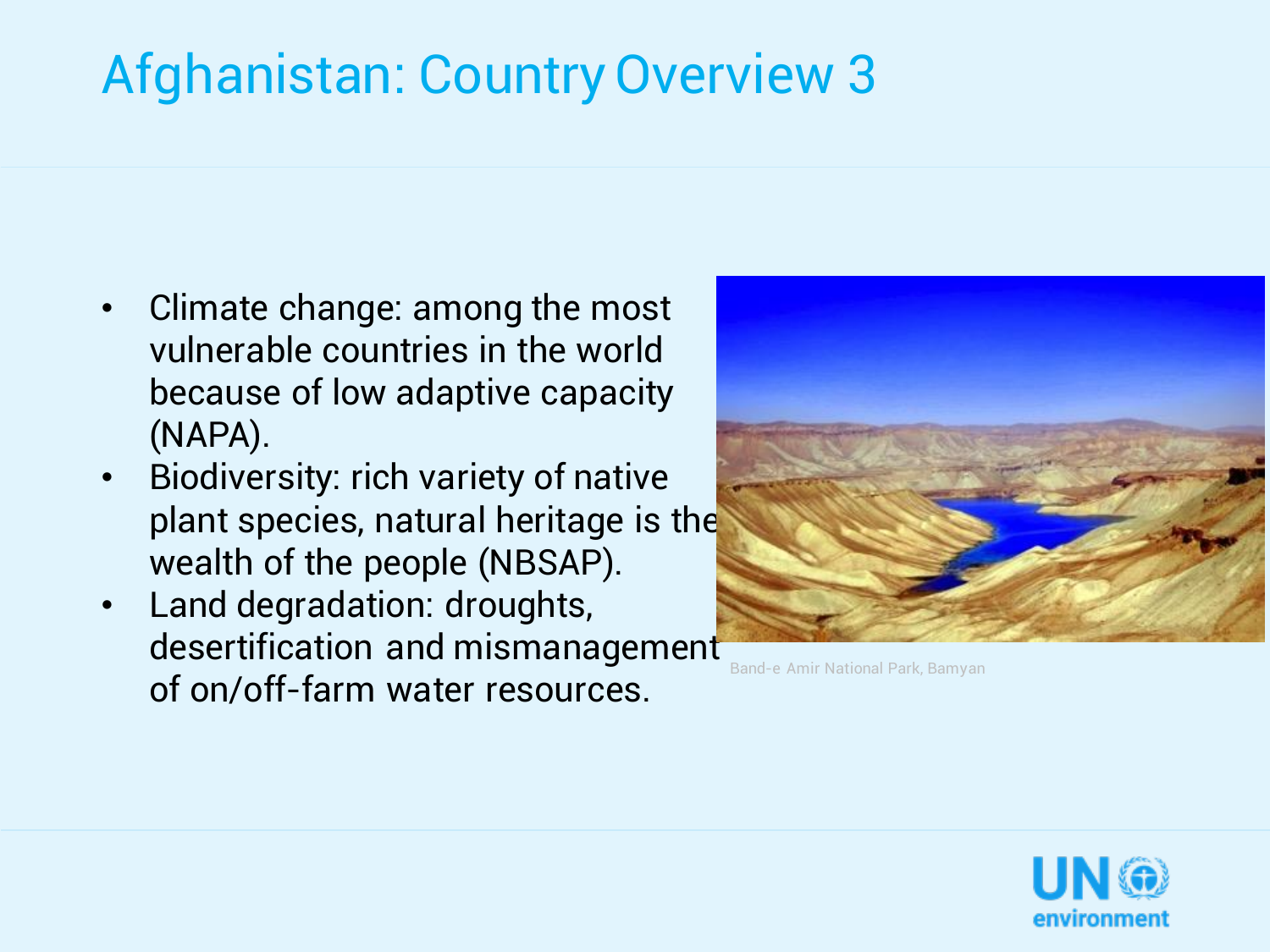### Afghanistan: Addressing Biodiversity Needs



- 3 National Parks: Band-e Amir, Shah Foladi, Wakhan (and more protected areas in pipeline)
- Research and documentation of native species (trees, shrubs, medicinal plants, fauna)
- Red-listing of critically endangered species
- Hunting bans to protect Snow Leopards, etc
- Regional and transboundary collaboration for protected species



Dryland wheat drops, Balkh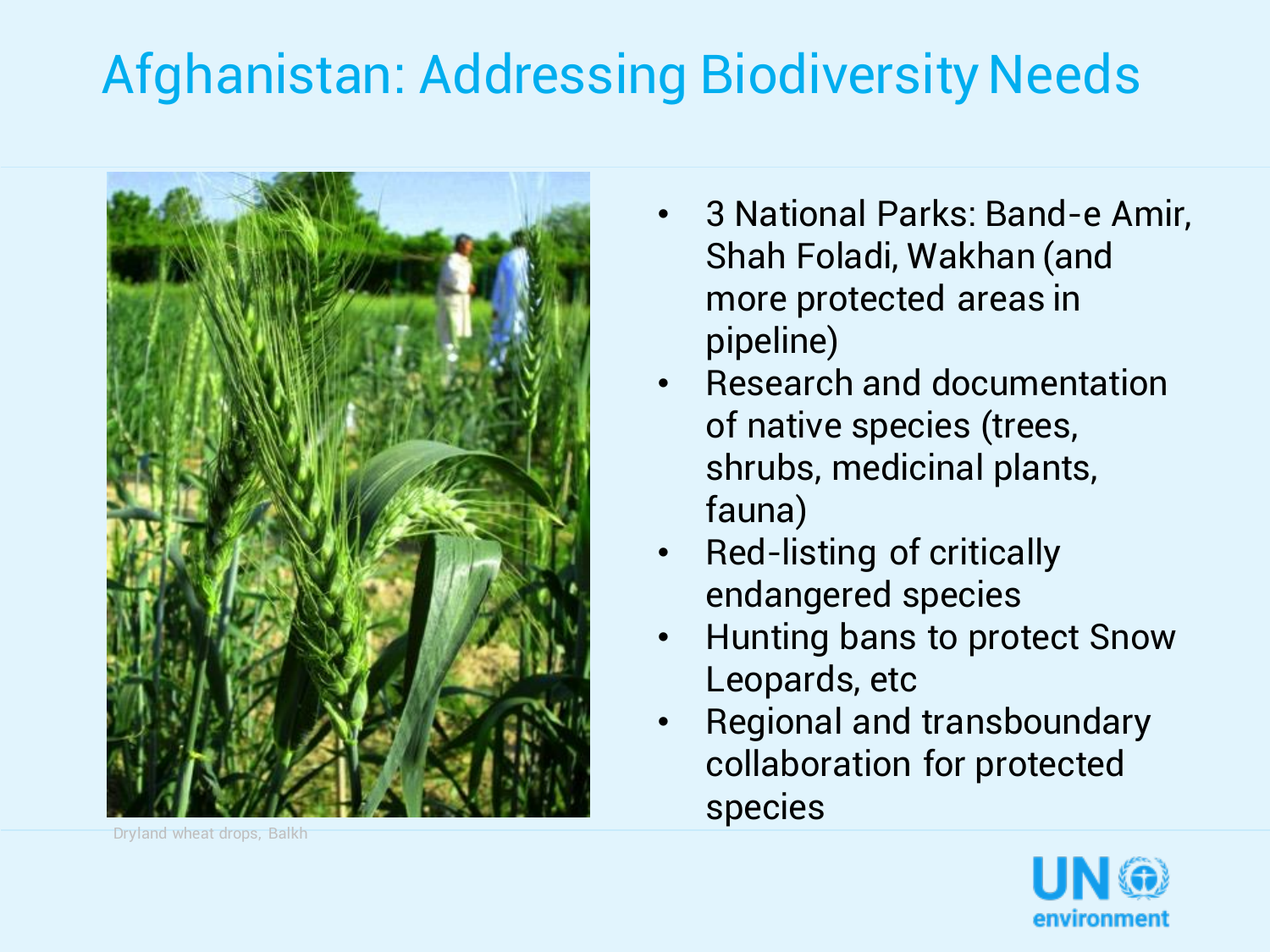### Afghanistan: Policies and Institutions for Biodiversity Conservation

#### INSTITUTIONS:

- National Environmental Protection Agency (NEPA)
- Ministry of Agriculture, Irrigation and Livestock (MAIL)
- National Biodiversity Working Group (inter-ministerial)
- Kabul University "Environmental Data Center"

#### POLICIES AND PLANNING:

- 15 MEAs, including: CBD, CCD, UNFCCC, CITES, CMS.
- National Biodiversity Strategy and Action Plan (NBSAP)
- 5<sup>th</sup> National Report to CBD
- Natural Resource Management Strategy
- Medicinal Plants Policy

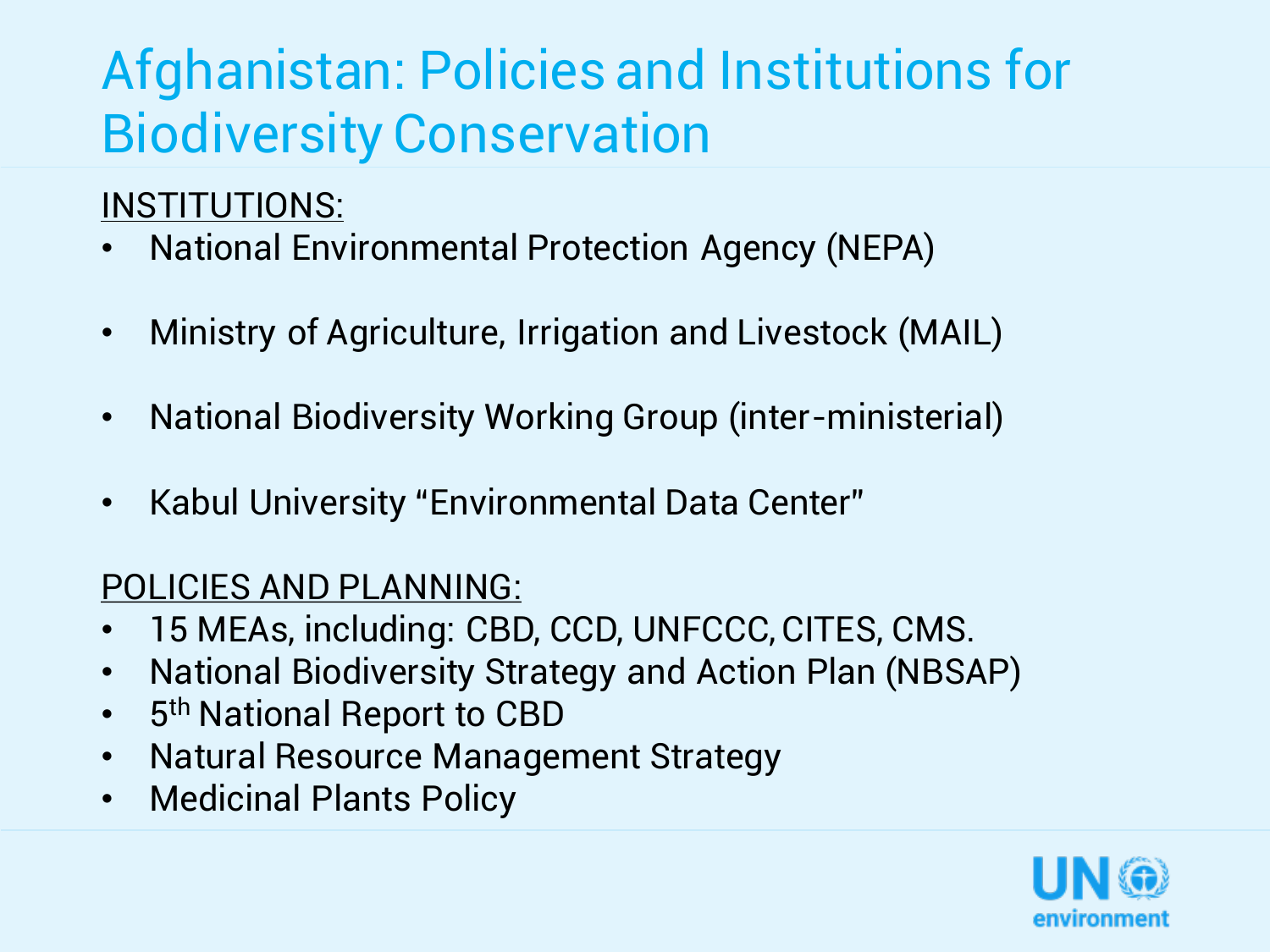### Afghanistan: Lessons Learned

- Developing policies is a good start, but once they're written more support needed for their implementation
- Strengthening institutions requires political will in order to take action
- Decentralized and communitybased actions often have more benefits than top-down approaches
- Harnessing local knowledge is essential to decision-making and implementation



Nili Bazaar, Daikundi

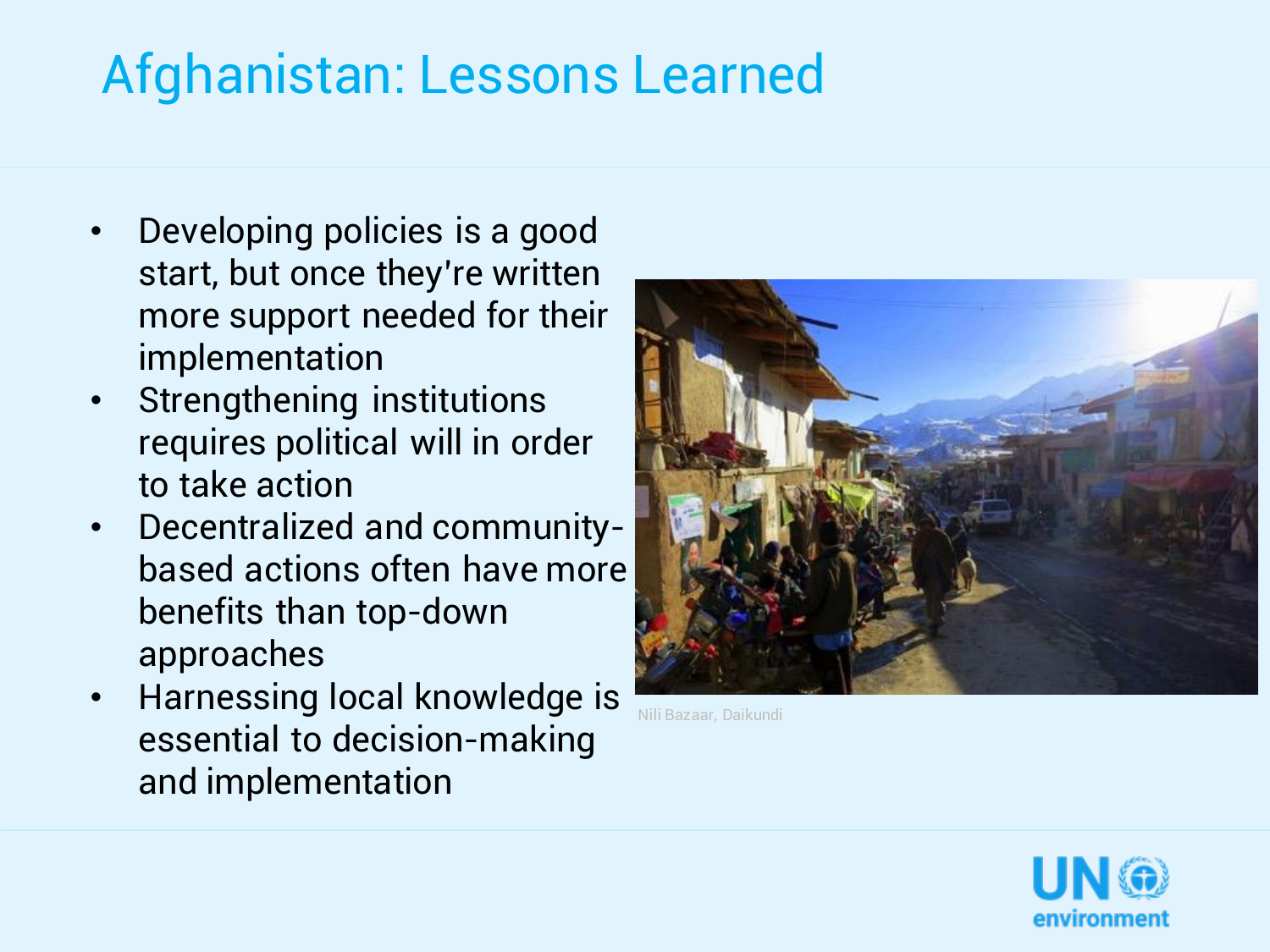### Afghanistan: Current Challenges



Farmers in the Wakhan National Park, Badakshan

- Insecurity and conflict
- Many competing national priorities
- Limited financial and technical resources, especially for putting policies into action, managing protected areas, and preventing ecosystem degradation.
- Low technical capacity and knowledge base on biodiversity conservation